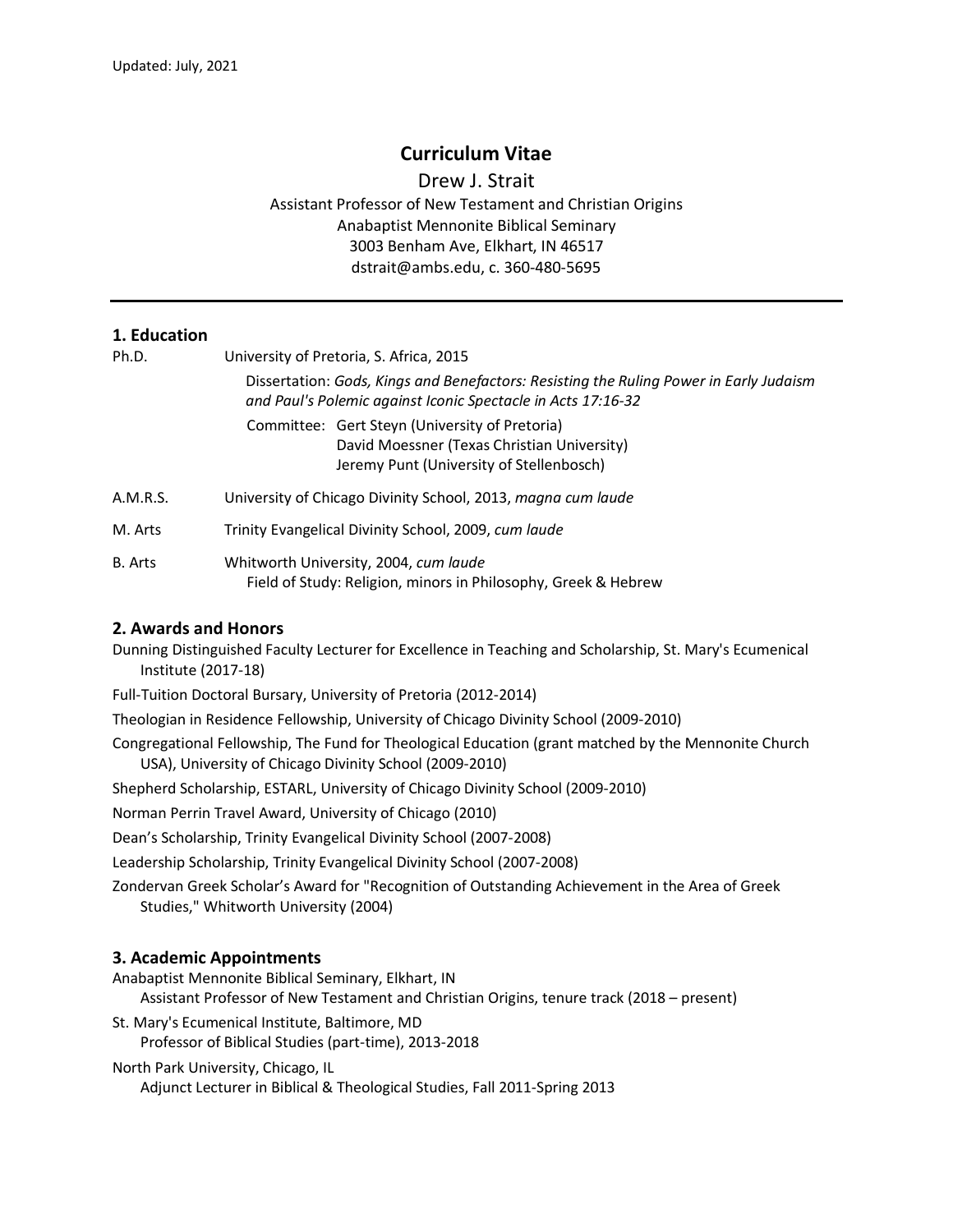- North Park Theological Seminary, Chicago, IL Adjunct Lecturer in New Testament, 2011-2017
- Vocational School Niños de las Naciones, Dominican Republic Instructor of New Testament, 2004-2006

#### **4. Courses Taught**

- Introduction to the Bible (undergraduate)
- Introduction to Bible Study Tools
- Orientation to Biblical Studies
- Literature and Theology of the New Testament
- Strange New World of the Bible II
- Jesus and the Gospels
- Paul's Letters and Acts
- Letters to the Early Churches
- Introduction to Greek
- Greek Exegesis: Philippians
- Greek Exegesis: Sermon on the Mount
- Biblical Foundations for Peace and Justice
- Anabaptist Approaches to Reading Scripture
- The Gospel of Mark
- Seminar in Biblical Studies: Luke-Acts and the Roman Imperial Order (Greek based)
- Luke-Acts: Gospeling Peace Amid Empire
- Apocalypse Against Empire: The Book of Revelation
- From Daniel to Jesus: Early Judaism in the Second Temple Period

### **5. Scholarly and Professional Activities**

Editor for New Testament, *Currents in Biblical Research* (2015-present) SBL Book of Acts Steering Committee, 2019 – present Research Associate, Department of New Testament, University of Pretoria (2015-Present) Affiliate Research Scholar, Meyerhoff Center of Jewish Studies, The University of Maryland (2016-17) Theologian in Residence, University of Chicago's "Border Crossing Project" (2009-2010) Project Title: "Empowering the Weak: Christian Navigation of Urban Violence"

### **6. Supervisorships**

MA Thesis Supervisor

Brian Gorman, *Hosting the Host: The Guest-Host Paradigm as a Framework for Participatory Soteriology in Luke,* St. Mary's Ecumenical Institute, 2020

### **7. Academic Memberships**

Society of Biblical Literature (2009-present) New Testament Society of Southern Africa (2011-present) Anabaptist-Mennonite Scholars Network (2010-present)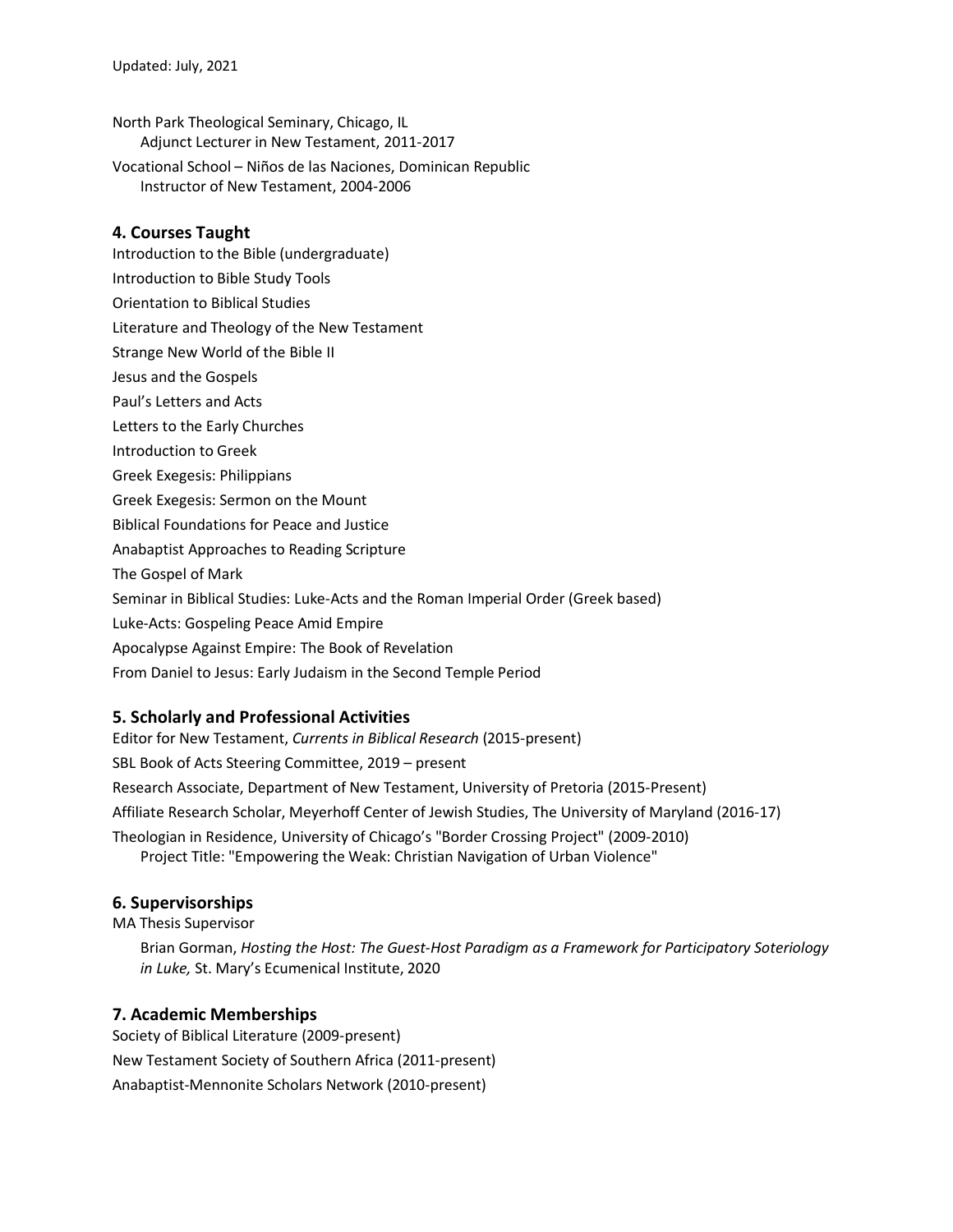# **8. Books Published**

*Hidden Criticism of the Angry Tyrant in Early Judaism and the Acts of the Apostles.* Minneapolis: Lexington/Fortress Press Academic, 2019.

Reviews: *Journal for the Study of the New Testament, Review of Biblical Literature*, *Catholic Biblical Quarterly*

# **9. Edited Volumes**

*Cruciform Scripture: Cross, Participation, and Mission*. Edited by Christopher W. Skinner, Nijay K. Gupta, Andy Johnson and Drew J. Strait. Grand Rapids: Eerdmans, 2020.

# **10. Articles and Book Chapters**

- "An Alternative Global Imaginary: Imperial Rome's *Pax Romana* and Luke's "Counter-Violent" *Missio Dei*.*"* Pages 184-206 in *Cruciform Scripture: Cross, Participation, and Mission*. Edited by Christopher W. Skinner, Nijay K. Gupta, Andy Johnson and Drew J. Strait. Grand Rapids: Eerdmans, 2020.
- "The Gospel of Luke." Pages 315-333 in *The Face of New Testament Studies: Revised Edition*. Edited by Scot McKnight and Nijay Gupta. Grand Rapids: Baker Academic, 2018.
- "The Wisdom of Solomon, Ruler Cults, and Paul's Polemic against Idols in the Areopagus Speech." *Journal of Biblical Literature* 136.3 (2017): 609-32.
- "Proclaiming Another King Named Jesus? The Acts of the Apostles and the Roman Imperial Cult(s)." Pages 130-45 in *Jesus Is Lord, Caesar Is Not*. Edited by Scot McKnight and Joseph B. Modica. Downers Grove: IVP Academic, 2013.

# **11. Dictionary Articles**

"Peace, Reconciliation," in *The Dictionary of Paul and His Letters,* 2nd Edition (forthcoming).

- "Idolatry," in *The Dictionary of Paul and His Letters,* 2nd Edition (forthcoming).
- "Parable of the Rich Fool," in *The Dictionary of the Bible and Western Culture*, eds. M. Gilmour and M.A. Beavis (Sheffield Phoenix Press, 2012).
- "Trials and Tribulations," in *The Dictionary of the Bible and Western Culture*, eds. M. Gilmour and M.A. Beavis (Sheffield Phoenix Press, 2012).

### **12. Book Reviews**

- Review of D. Clint Burnett, *Christ's Enthronement at God's Right Hand and Its Greco-Roman Cultural Context*. Berlin: Walter de Gruyter, 2021. In *Bulletin for Biblical Research*, forthcoming 2021.
- Review of Christopher Stroup, *The Christians Who Became Jews: Acts of the Apostles and Ethnicity in the Roman City*. New Haven: Yale University Press, 2020. In *Studies in Christian-Jewish Relations*, forthcoming 2021.
- Review of N. T. Wright and Michael F. Bird, *The New Testament In Its World: An Introduction to the History, Literature, and Theology of the First Christians*. Grand Rapids: Zondervan, 2019. In *Interpretation: A Journal of Bible and Theology*, forthcoming 2021.
- Review of Matthew Thiessen, *Jesus and the Forces of Death: The Gospels' Portrayal of Ritual Impurity within First-Century Judaism*. Grand Rapids: Baker Academic, 2020. In *Vision: A Journal for Church and Theology* 22.1 (2021): 92–94.
- Review of Anathea Portier-Young, *Apocalypse Against Empire: Theologies of Resistance in Early Judaism.*  Grand Rapids: Eerdmans, 2011. Scot McKnight's Jesus Creed blog (https://tinyurl.com/y5vgyeqb), 2012.
- Review of Joshua W. Jipp, *Christ is King: Paul's Royal Ideology*. Minneapolis: Fortress, 2015. In Scot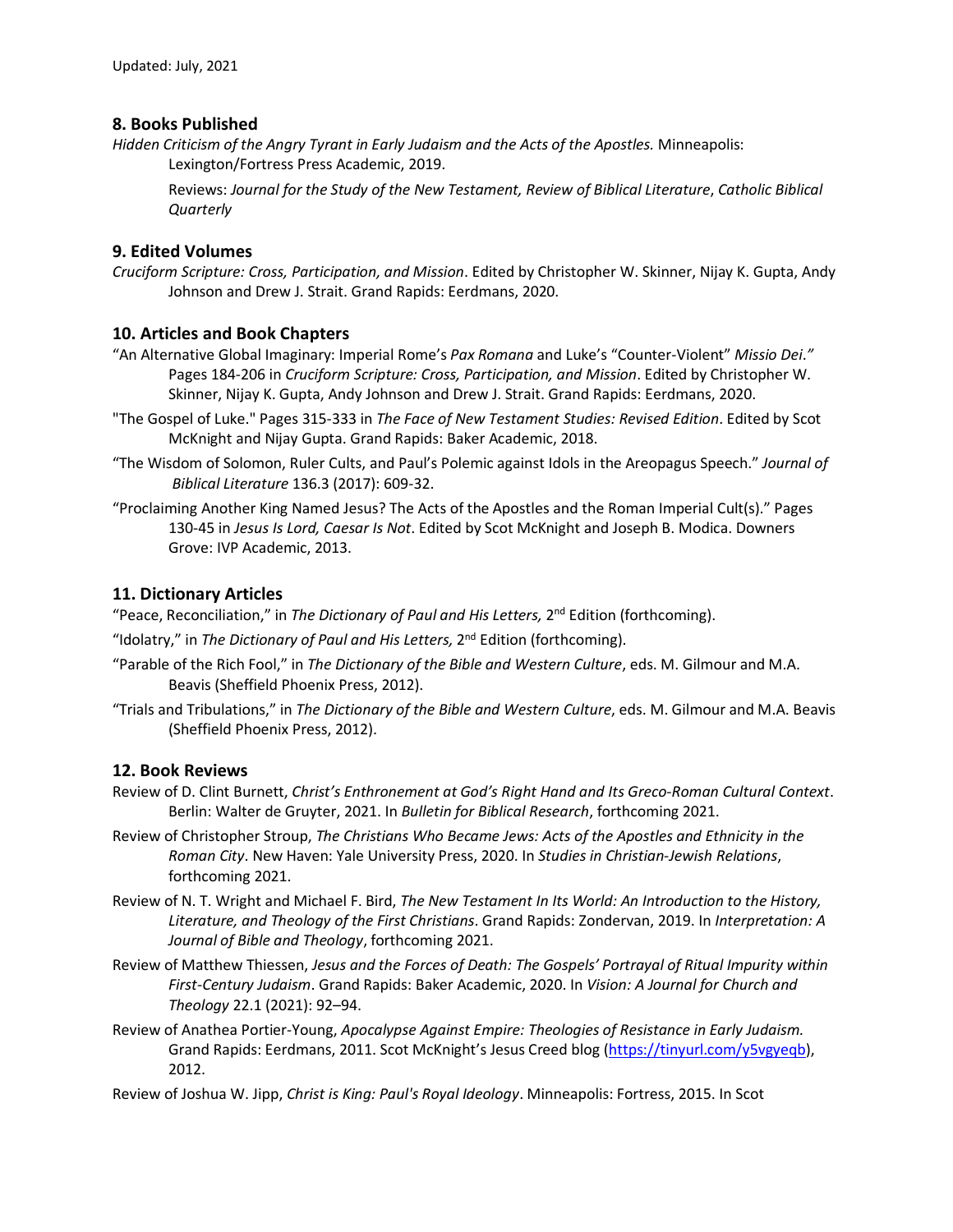McKnight's Jesus Creed blog (https://tinyurl.com/j6agvgr), 2016.

- Review of Michael Bird, *Are You the One Who is To Come? The Historical Jesus and the Messianic Question.* Grand Rapids: Baker, 2009. In *Stone Campbell Journal* 14.1 (2011): 133-35.
- Review of Graham H. Twelftree, *People of the Spirit: Exploring Luke's View of the Church.* Grand Rapids: Baker, 2009. In *Stone Campbell Journal* 14.1 (2011): 142-44.

# **13. Popular Level Writing**

"The Bible and Christian Nationalism." Mennonite Church USA's *#BringthePeace* Blog Series (https://tinyurl.com/bhbju52v), 2021.

"The Myth of Redemptive Violence." *Made for Pax*, forthcoming, 2021.

- Review of Andrew L. Whitehead and Samuel L. Perry, *Taking American Back for God: Christian Nationalism in the United States*. Oxford: Oxford University Press, 2020. Scot McKnight's Jesus Creed blog hosted by Christianity Today (https://tinyurl.com/y4onz64p), 2020.
- (with David C. Cramer) "A Total Way of Life: Our Journeys from Evangelicalism to Anabaptism." *The Mennonite*, August 2020.
- "(Dis)arming the Disciples: Jesus's View on Sword Control in Luke 22." Scot McKnight's Jesus Creed blog (https://tinyurl.com/aeaba66), 2012.

# **14. Presentations**

- "The Centurion's Confession in a Neglected Key: Luke 23:47 and Hellenistic Kingship Discourse." Gospel of Luke, National Meeting of the Society of Biblical Literature, San Antonio, TX (2021).
- "An Alternative Global Imaginary: Imperial Rome's *Pax Romana* and Luke's 'Counter-Violent' *Missio Dei*." A public lecture at St. Mary's Ecumenical Institute to honor the life and scholarship of Dr. Michael J. Gorman (March, 2020).
- "Hidden What? The Arts of Discursive Resistance in Hellenistic Judaism and the Acts of the Apostles." Christianity and Judaism in Antiquity Colloquium. University of Notre Dame Theology Department, South Bend, IN (November, 2019).
- "An Introduction to Codex Sinaiticus." Lunch and Learn Lecture Series. Anabaptist Mennonite Biblical Seminary (April, 2019).
- "Countering the Cosmology of Empire: The Law of the King, Imperial Apotheosis and the Ascension of Jesus in Acts 1:9-11." Book of Acts, National Meeting of the Society of Biblical Literature, San Antonio, TX (2016).
- "The Critique of Iconic Spectacle in Hellenistic Judaism and Paul's Speech on the Areopagus." Acts 17 and Contextual Issues Conference, University of Pretoria, South Africa (2015).
- "Of Gods and Kings: Early Judaism, Ruler Cults and Paul's Polemic Against Sebasmata in Acts 17:23." Emerging Scholarship on the New Testament Group, Institute of Biblical Research, National Meeting of the Society of Biblical Literature, San Diego, California (2014).
- "Gold, Silver and Stone What? Hellenistic Aniconicism and the Idolatry of Ruler Cult(s) in the Wisdom of Solomon and Acts 17:29." Formation of Luke-Acts Group, National Meeting of the Society of Biblical Literature, Baltimore, Maryland (2013).
- "Pseudo-Solomon's Polemic Against Imperial Cult Media and Paul's Speech on the Areopagus." Early Christian Studies Workshop, University of Chicago Divinity School, Chicago, IL (2013).
- "What Does Africa Have To Do With Athens? The Rosetta Stone and the Roman Imperial Cult(s) in the Greek East." New Testament and Early Christianity Colloquium, University of Pretoria, South Africa (2013).
- "Lady Wisdom's Advice to Ruler Cult: An Evaluation of Pseudo-Solomon's Literary Paragon of the Ideal Ruler."